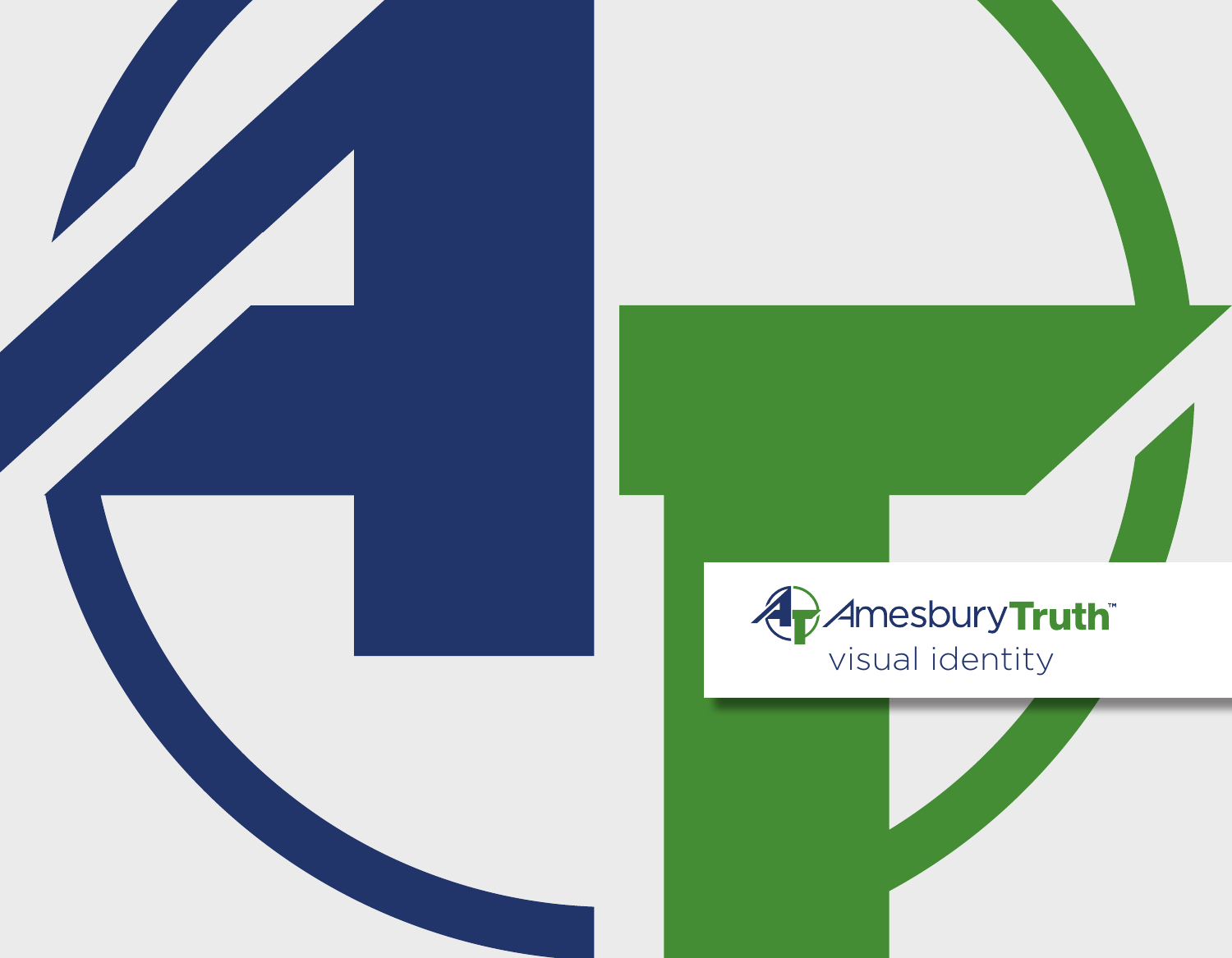visual identity | logo components



#### signature + logotype

The logo is a fixed piece of artwork. The logotype and the tagline are the elements which make up the logo. None of these elements should be scaled separately from each other.

The colors within the logo are all part of the Amesbury Truth color palette and should not be modified in any way. The logo artwork is provided in a number of color modes for various reproduction methods.

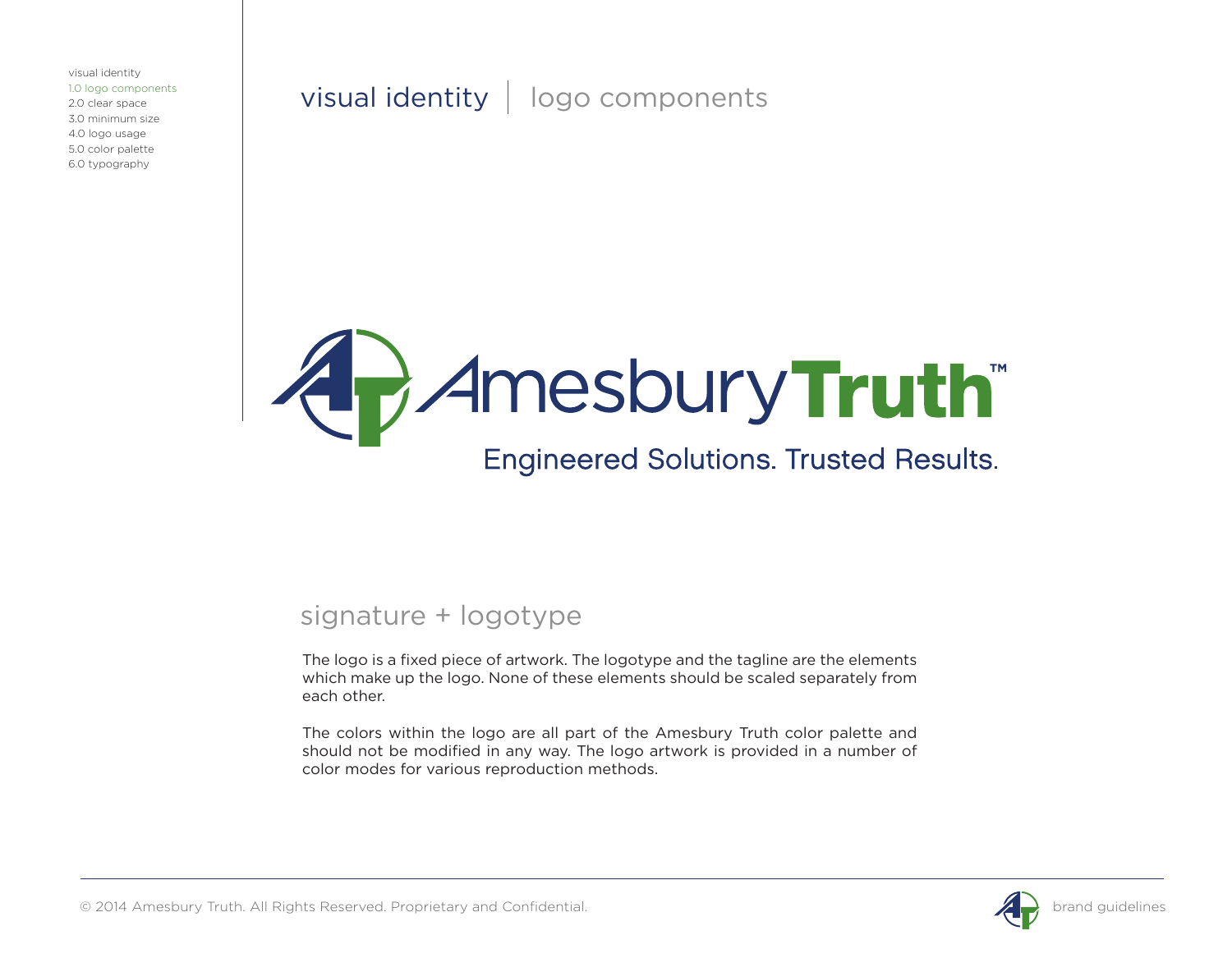visual identity | clear space





clear space for signature

Clear space is an important element for communicating a strong brand. Maintaining the appropriate clear space will help create separation from other visual elements or brand marks, as well as help with sizing in limited space situations.

Maintain a minimum clear space of 1X around the logo. 1X is equal to the height of the capital letters in the logotype.

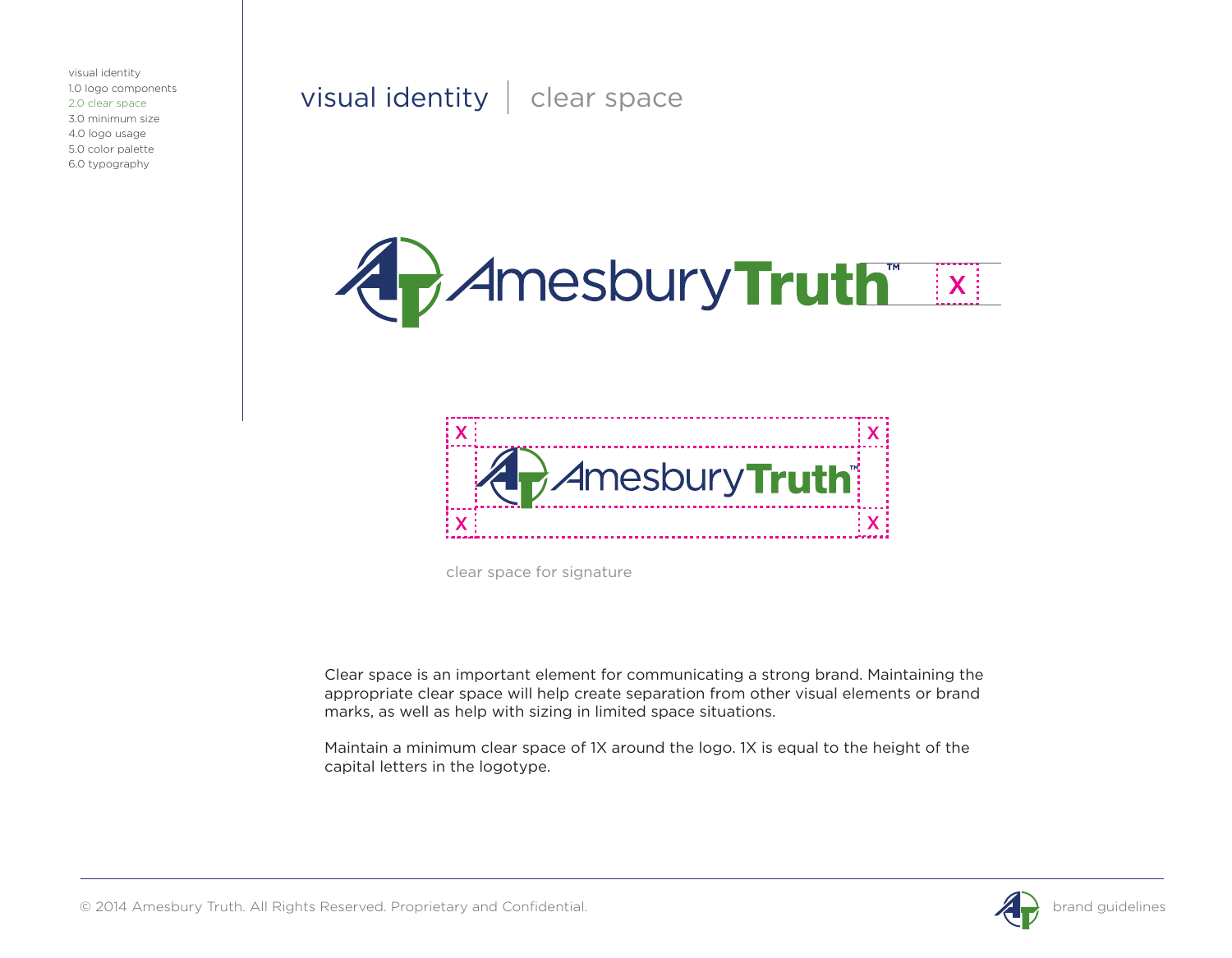## visual identity | minimum size



primary logo without tagline minimum size 1.25"



primary logo with tagline minimum size 1.5"



secondary logo without tagline minimum size 1"



secondary logo with tagline minimum size 1.35"

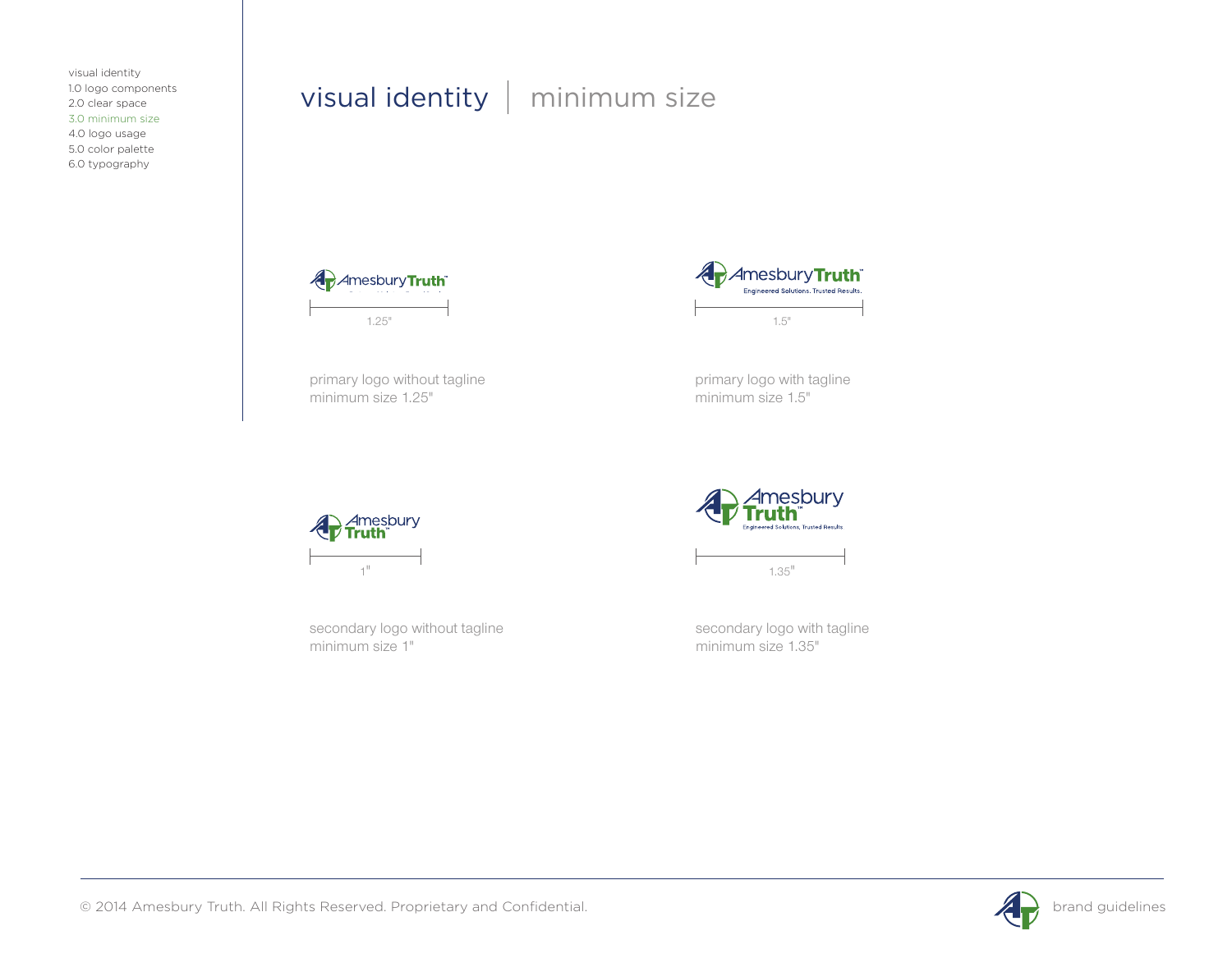### visual identity | logo usage

usage on white background usage on dark background

solid black and white logo





spot-color vector logo PANTONE **288** and **363**





full-color logo





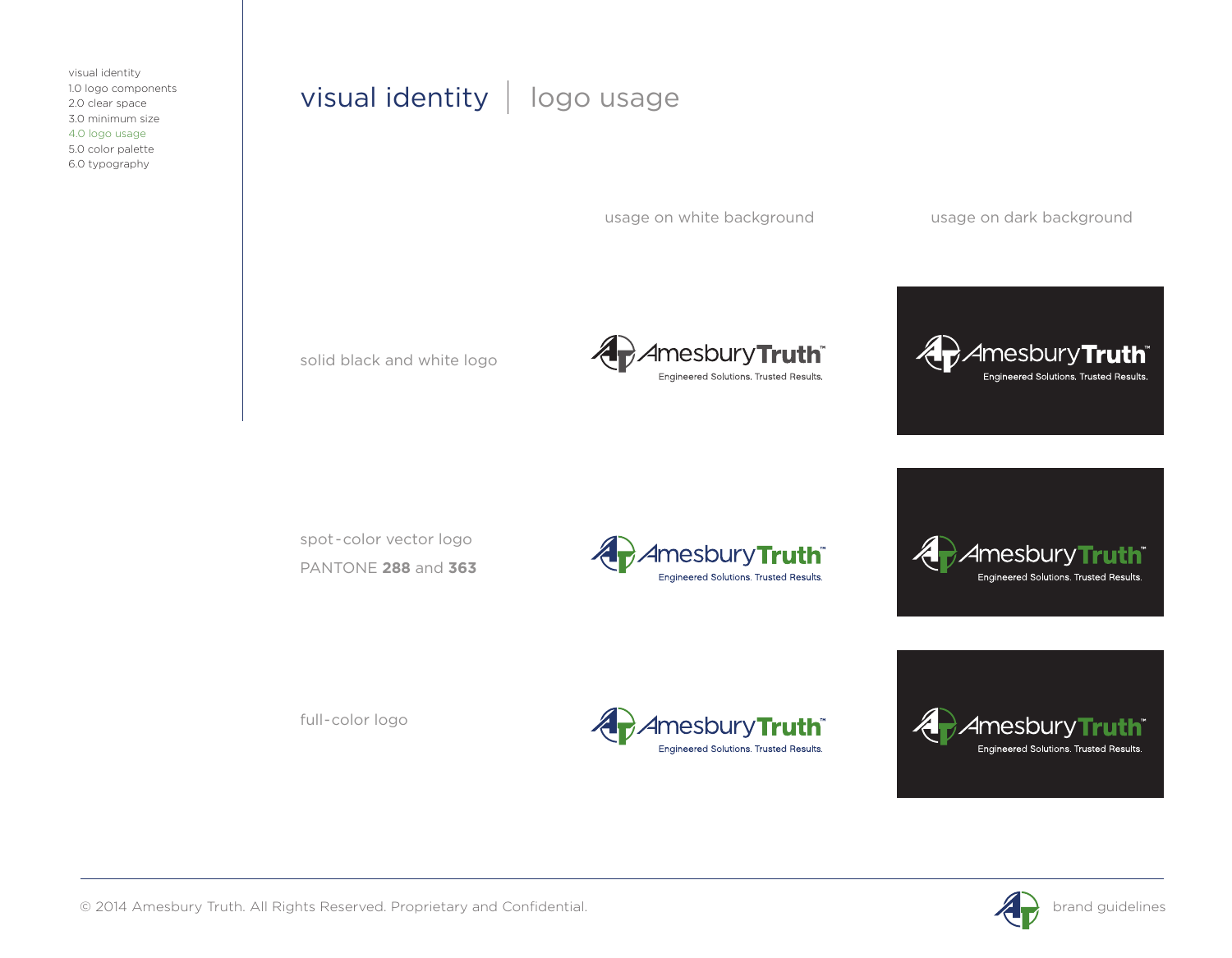## $visual identity$  secondary logo usage

usage on white background usage on dark background

solid black and white logo





spot-color vector logo PANTONE **288** and **363**



esburv red Solutions. Trusted Results

full-color logo





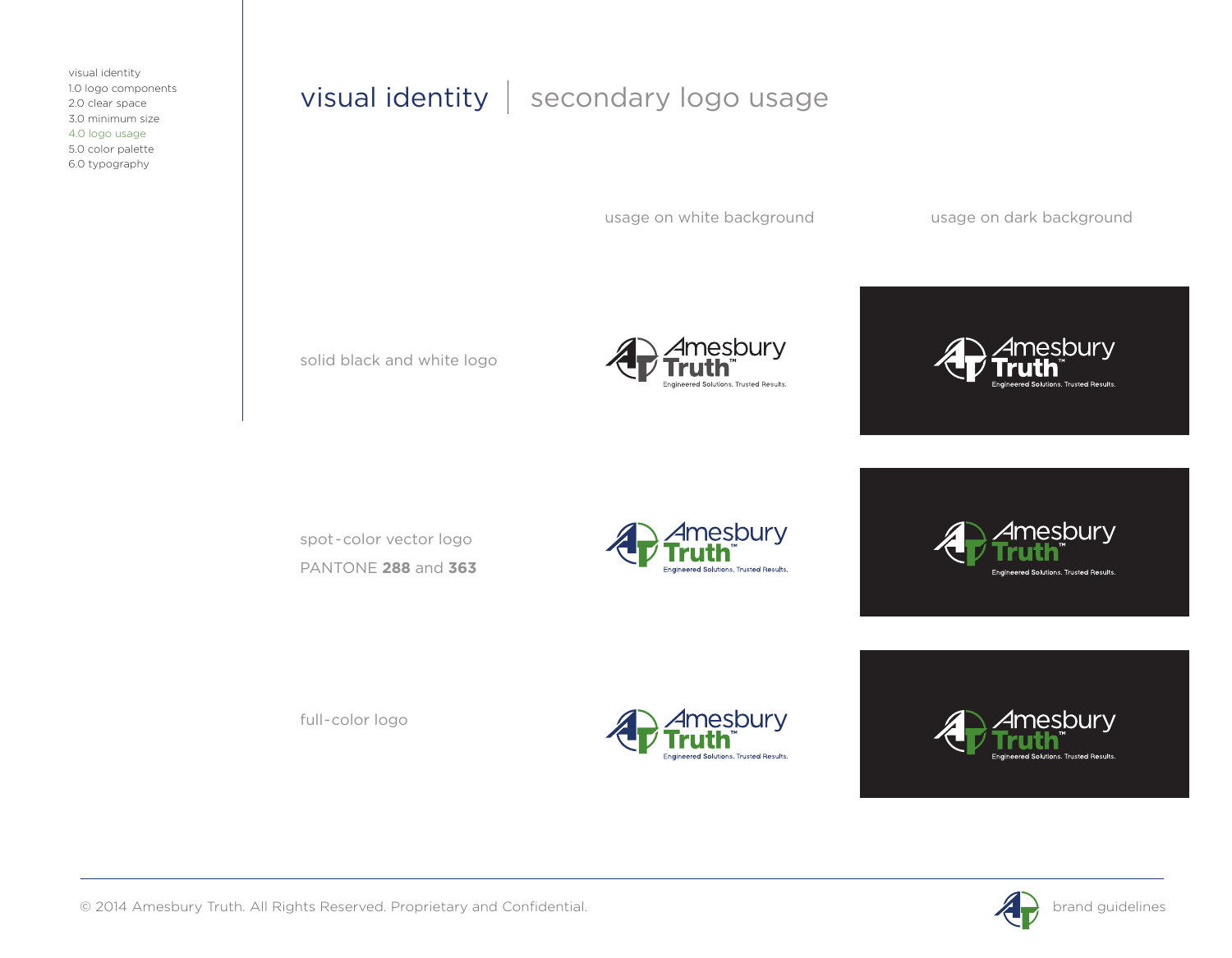## $visual identity$  primary logo icon usage

to be used as a supplement when full logo is present

usage on white background

usage on dark background

solid black and white logo

spot-color vector logo PANTONE **288** and **363**

full-color logo











© 2014 Amesbury Truth. All Rights Reserved. Proprietary and Confidential. **by a struck of the confidential** and guidelines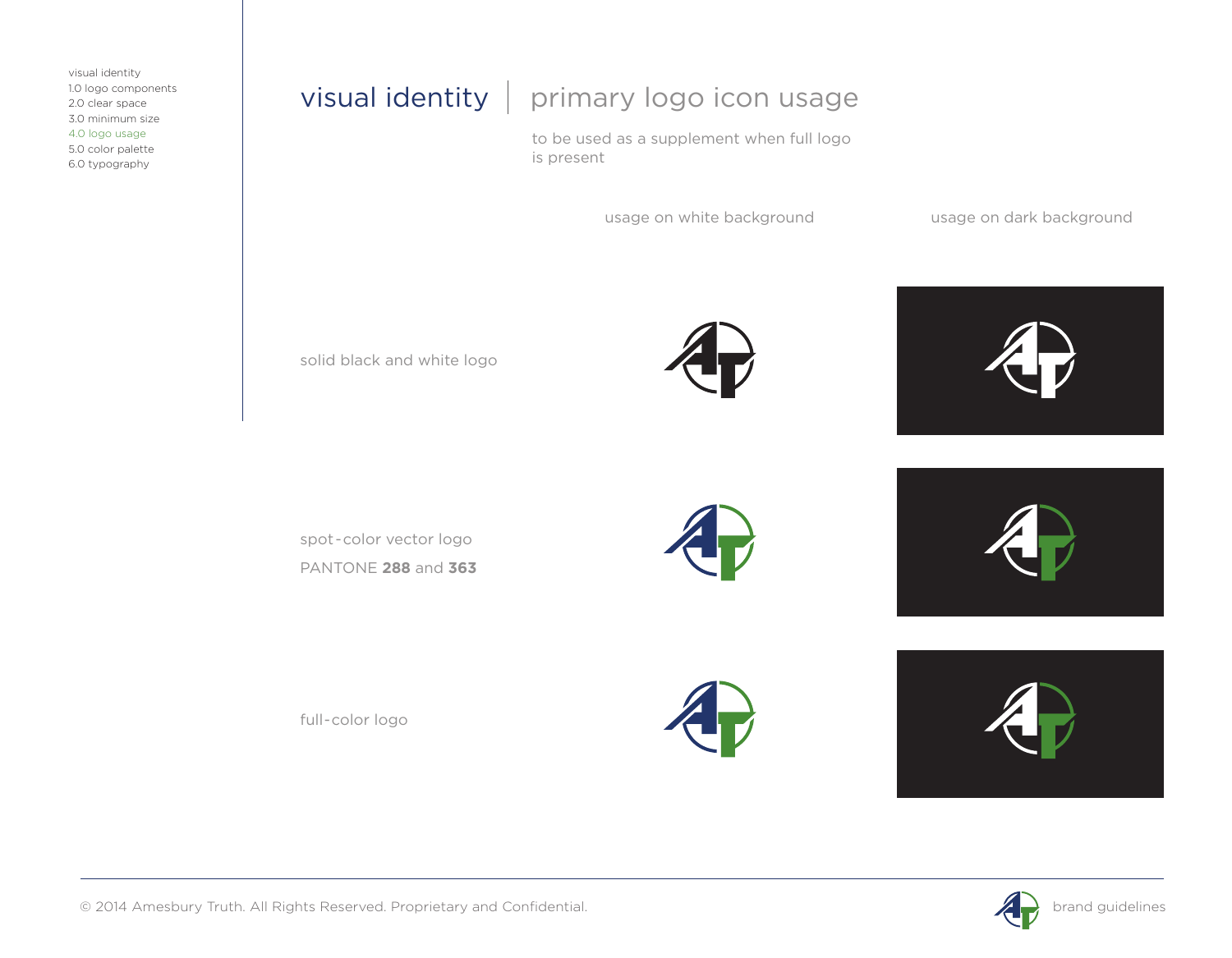# visual identity  $\vert$  color palette